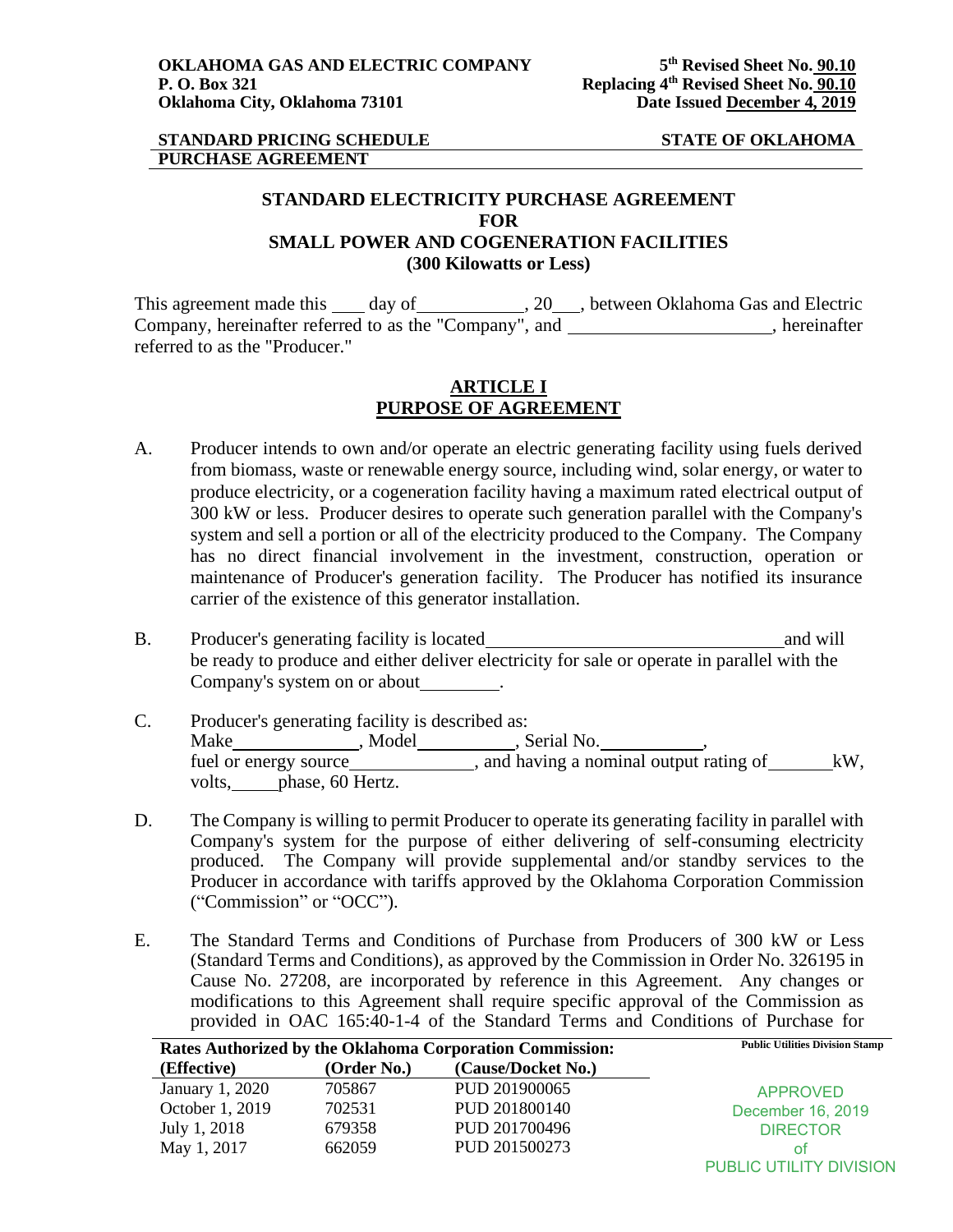#### **STANDARD PRICING SCHEDULE STATE OF OKLAHOMA PURCHASE AGREEMENT**

Producers of 300 kW or less, which are consonant with the Commission's Standard Terms and Conditions, as approved by the Commission are also incorporated by reference in this Agreement.

F. Each Party hereto shall indemnify and save the other Party harmless from any loss of damage to the facilities of the said other Party due to the sole negligence of said Party, provided however, that the Producer shall provide, install and maintain at its own expense all electrical wiring and apparatus, including any protective equipment, required either by the National Electric Code and/or the applicable municipal code and with all requirements prescribed by any governmental authority having jurisdiction thereof, and compliance with such duty shall be a condition to liability of the Company under this indemnity.

Neither Party is liable for revenue loss resulting from interruption or partial interruption of service.

Should the Producer dispute the interpretation by the Company of the requirements of the National Electrical Code and/or any applicable municipal code, such Producer may request the dispute be resolved by the Commission.

The Company reserves the right to refuse to connect to any wiring or apparatus which does not meet these requirements and the Company may, without advance notice, discontinue its connection with any Producer's wiring or apparatus when a dangerous condition of wiring or equipment upon the premises of the Producer is discovered.

G. Producer shall execute the Company's "Distributed Energy Resource (DER) Certificate of Completion" and "Application for Interconnecting a Distributed Energy Resource (DER) with the OG&E Distribution System".

# **ARTICLE II RATE**

A. The Producer hereby selects the following Rate Option for the term of this Agreement by placing his/her initials in the space provided for the Rate Option selected and by lining through those Rate Options which are not selected:

OPTION 1:

Initials

Producer hereby elects to provide Firm Power to the Company and to be paid the Firm Power Purchase Rate set forth in Rate Schedule QF. Firm Power means energy delivered to the Company with at least a 65 percent on-peak season capacity factor as the on-peak season is defined in Rate schedule QF. In selecting this option, the Producer understands

| Rates Authorized by the Oklahoma Corporation Commission: |             | <b>Public Utilities Division Stamp</b> |                         |
|----------------------------------------------------------|-------------|----------------------------------------|-------------------------|
| (Effective)                                              | (Order No.) | (Cause/Docket No.)                     |                         |
| January 1, 2020                                          | 705867      | PUD 201900065                          | <b>APPROVED</b>         |
| October 1, 2019                                          | 702531      | PUD 201800140                          | December 16, 2019       |
| July 1, 2018                                             | 679358      | PUD 201700496                          | <b>DIRECTOR</b>         |
| May 1, 2017                                              | 662059      | PUD 201500273                          | οt                      |
|                                                          |             |                                        | PUBLIC UTILITY DIVISION |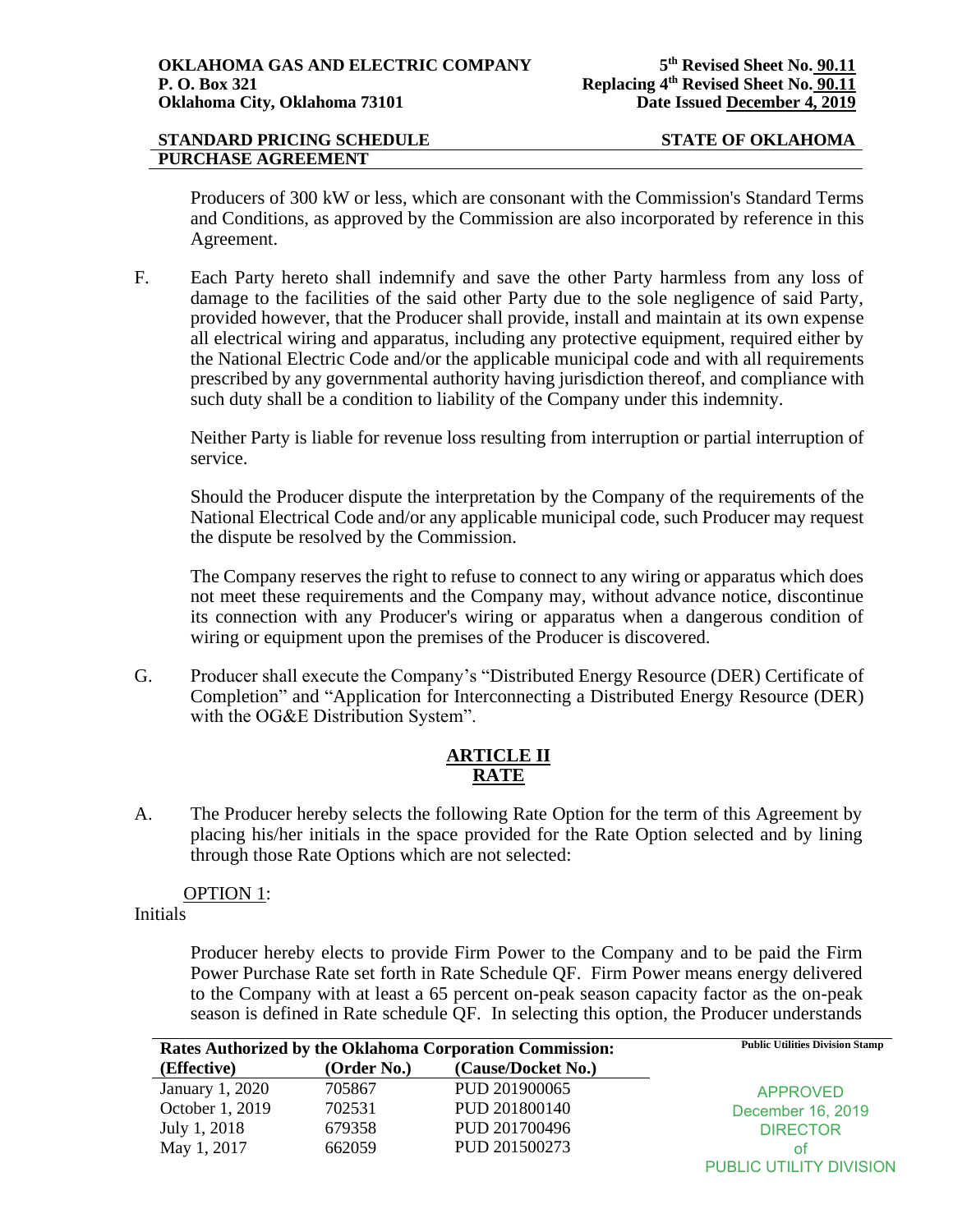# **PURCHASE AGREEMENT**

### **STANDARD PRICING SCHEDULE STATE OF OKLAHOMA**

it has the obligation to deliver Firm Power to the Company. Failure to meet this capacity factor shall result in the penalty specified in the Company's QF tariff.

### OPTION 2:

# Initials

Producer hereby elects to provide as delivered energy and to be paid therefore at the Non-Firm Power Purchase Rate as set forth in Rate Schedule QF.

### OPTION 3:

# Initials

Producer hereby elects to be paid for energy delivered to the Company on a Net Energy Billing basis as set forth in Rate Schedule NEBO.

- B. Power and energy delivered to the Producer by the Company as well as any standby services provided shall be sold under the provisions of the Company's applicable rate schedules.
- C. Billing for electric purchases by the Company shall be accomplished in the same manner as billing for electric service sold to the Producer. Invoices for purchases shall be prepared by the Company and submitted at the same time to the Producer as a separate statement or as a separate item on the bill for electric service.

| <b>Rates Authorized by the Oklahoma Corporation Commission:</b> |             | <b>Public Utilities Division Stamp</b> |                         |
|-----------------------------------------------------------------|-------------|----------------------------------------|-------------------------|
| (Effective)                                                     | (Order No.) | (Cause/Docket No.)                     |                         |
| January 1, 2020                                                 | 705867      | PUD 201900065                          | <b>APPROVED</b>         |
| October 1, 2019                                                 | 702531      | PUD 201800140                          | December 16, 2019       |
| July 1, 2018                                                    | 679358      | PUD 201700496                          | <b>DIRECTOR</b>         |
| May 1, 2017                                                     | 662059      | PUD 201500273                          | ΩŤ                      |
|                                                                 |             |                                        | PUBLIC UTILITY DIVISION |